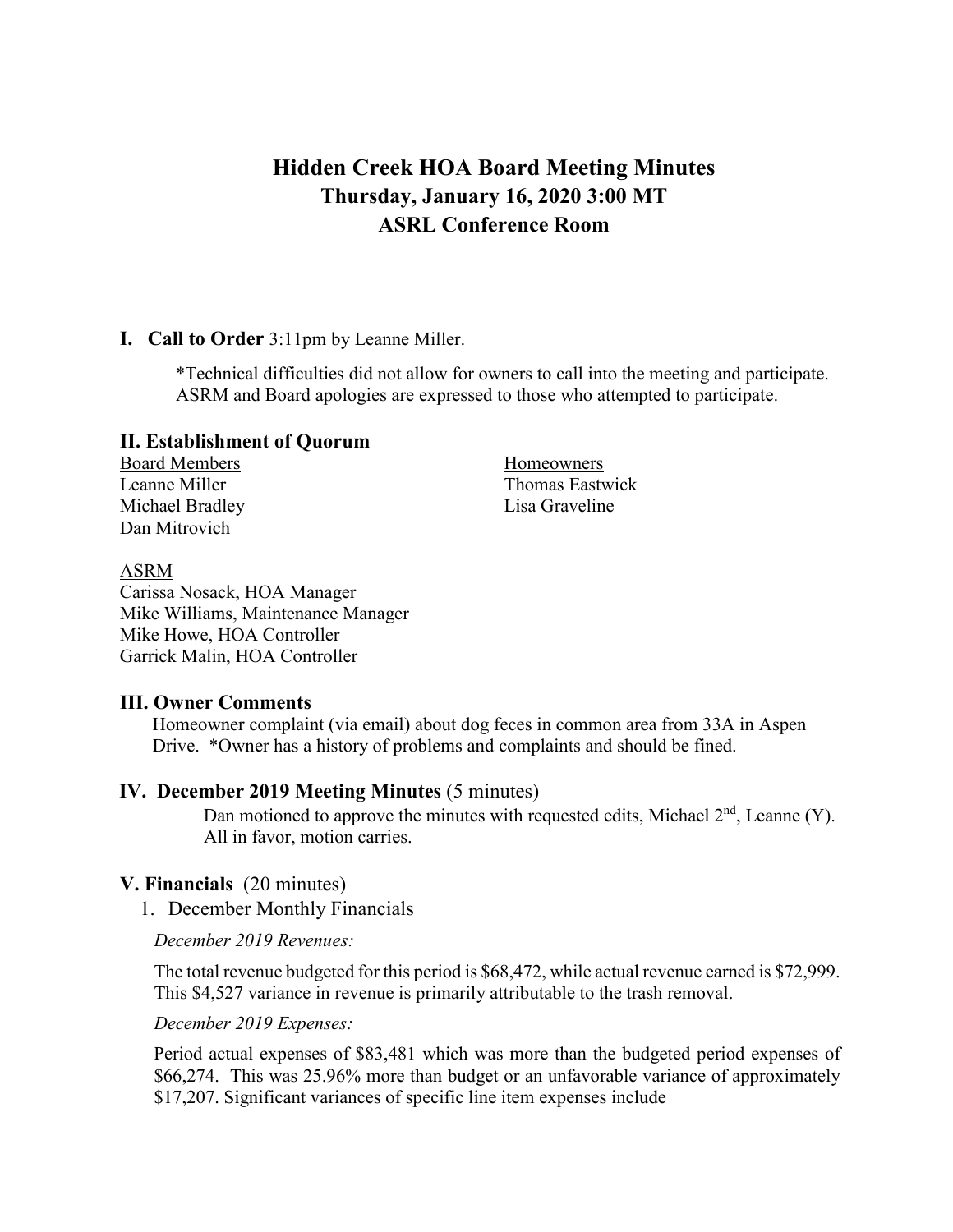- Snow Removal Contractor: The \$20,282 variance is primarily related to unanticipated snowfall requiring a contractor during the period.
- Legal and Professional Fees: The \$4,900 variance is primarily related to Wrona Dubois communications and easement disputes etc. for the period.
- Snow Removal Wages: The \$1,675 variance is due to the unanticipated need for snow removal labor.
- Unanticipated capital expenses**:** There was one unplanned capital expenditures during the period costing \$2,975 to replace the 50-gal water heater for the laundry room and restrooms.
- Planned capital expenses: The were no planned capital expenses during the period.
- Summary: Year-to-date planned and unplanned capital budget expenses total at \$255,545, however, with the refund of the asphalt company of \$51,927 brings the total \$203,618 for year-to-date expenses.
- 2. Capital Budget

Adjustments to categories were discussed to add a line item for heat tape and increase the Misc. TBD category. Total budgeted expenditures are \$280,000, which is under the \$331,000, leaving \$51,000 for reserve balance. Projects: paint and repair buildings, roofs, landscaping, asphalt, pool/spa resurface, retention pond dredge, tennis court screens, concrete, heat tape, misc. TBD.

Mike Williams will prepare an annual schedule (spring, summer, fall) for the projects listed.

Motion to approve revised 2020 Capital Budget by Michael,  $2<sup>nd</sup>$  Leanne, Dan (Y). All in favor, motion carries.

# **VI. Maintenance Report** (20 minutes)

- 1. Review HOA Maintenance Contracting Procedure New Initiatives added and defined. Document requested to be posted for easy access.
- 2. Remodel/Modification Report
	- $3B in progress$  8B in progress and going well
	- 13B2 in progress (personal decks should be shoveled and stained)
	- 16B1 pending paint
	- 17A2 pending electrical work 20B pending paint
	- 24A pending paint 25D pending weather/spring
- - 26B waiting for contractor
- 3. Completed/In Progress **Completed**
	- Snow removal on roof edges and ice dam removal as needed on 11, 25A, 35C, and 24A.
	- 26A had water in the garage again. Most likely ground water.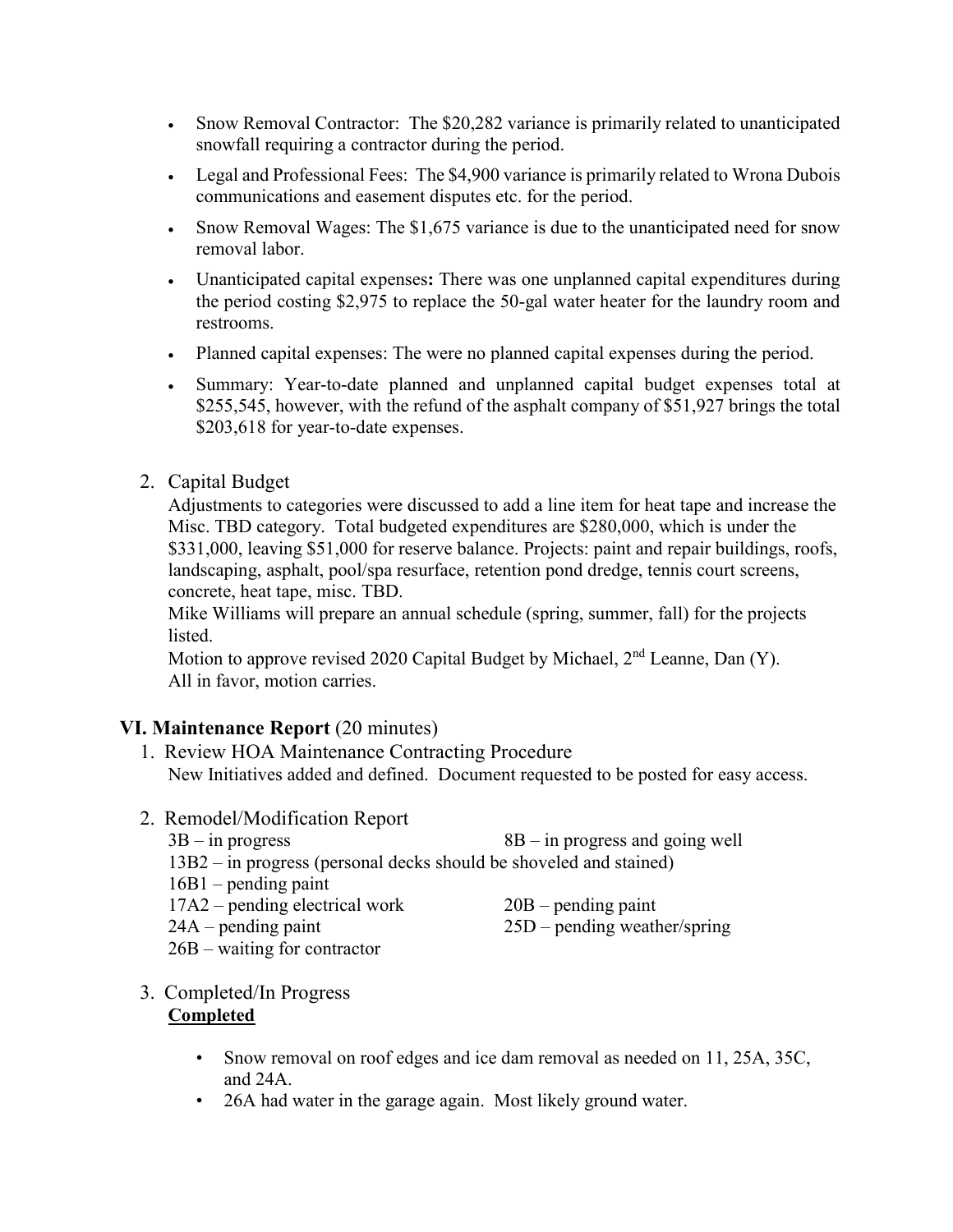- Minor vandalism repaired at Clubhouse
- Remodel Inspections

### **In Progress**

- Preparing for new SOW documents for this year's projects.
- Continued snow and ice removal from roofs and problem areas.
- Compiling list of units that need heat cable repair/replacement/new installation
- Parking patrol
- Minor changes to Chemical room

### 4. Parking Report

- White BMW was towed
- Red car on Ambush has been notified of parking rules during vacation
- Flatbed truck (with placard/HOA does not have record) using 26A driveway for parking, was notified and has moved
- Green tags are placed on ANY cars without placards (cars are moved)
- When uber or ride share vehicles are loitering, management has asked them to leave.

Best judgement should be used by Management with Board support.

Fines/Booting/Towing efforts will be increased for vehicles left more than 2 days. Management efforts should be increased to collect current parking placard information.

#### Notes for Newsletter:

- Private deck shoveling
- Private deck maintenance and painting to new standards
- Parking owner's need to communicate with ASRM when leaving for more than 2 days
- Request owners notify ASRM of parking tag numbers

# **VII. Governance** (30 minutes)

- 1. ARC pending legal response
- 2. Insurance Renewal 2/9/2020 D&O Policy Increase to \$2MM reviewed Dan motioned to approve the increase, Michael  $2<sup>nd</sup>$ , Leanne (Y). All in favor, motion carries.

# 3. Mountain Regional Water: Cedar Lane Easement

An onsite meeting took place earlier in the day with ASRM – Mike Williams and Carissa Nosack, MRW- Scott Morrison, Julie Cobleigh, and engineer Darin Hawks, and Board Members – Leanne Miller, Dan Mitrovich, Michael Bradley. The Board will send their final edits to attorney Robert Rosing for review.

# 4. TCFC

Board would like to know if Jim has suggestions on what the Board can do to help facilitate.